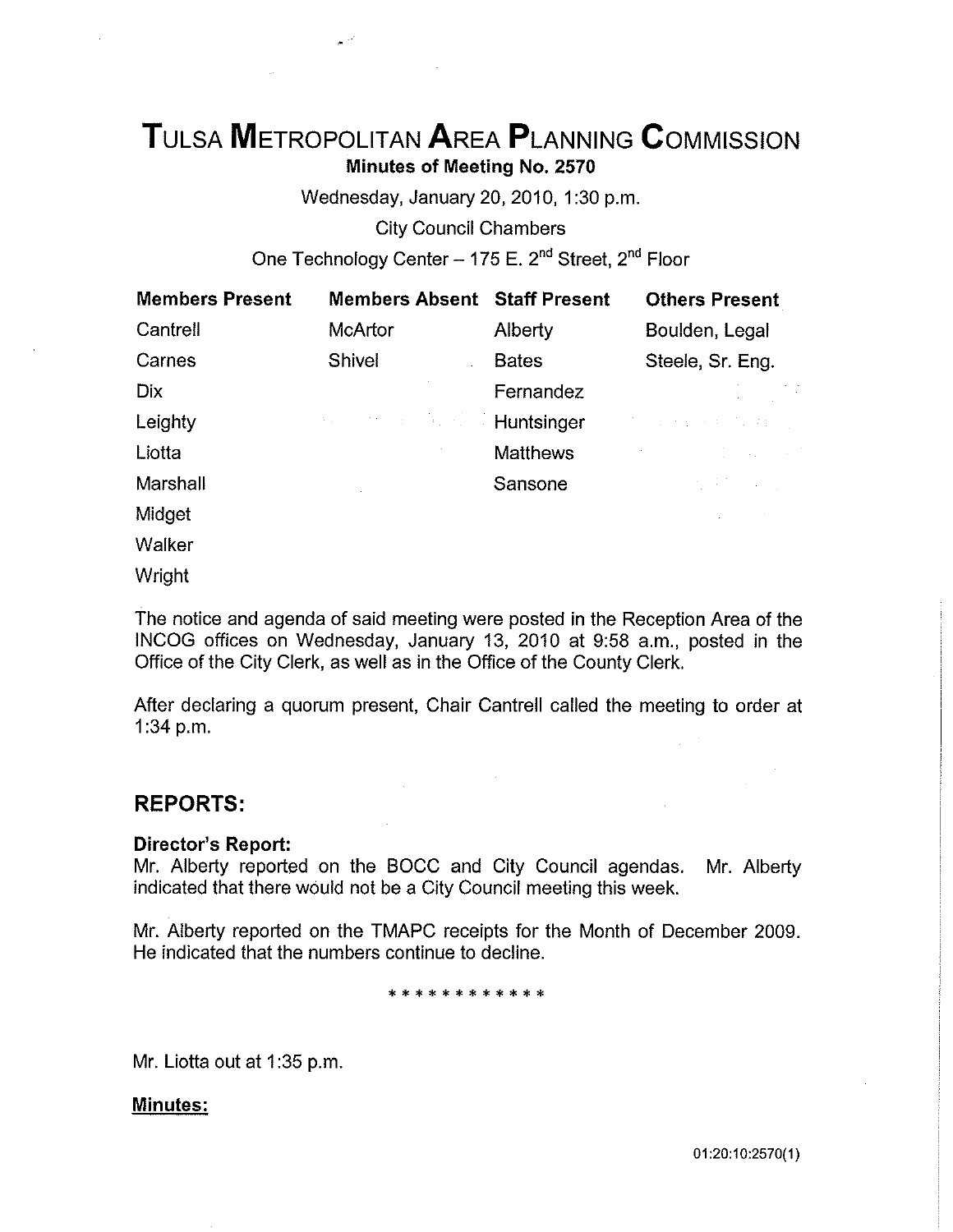## Approval of the minutes of December 16, 2009, Meeting No. 2568

On MOTION of LEIGHTY, the TMAPC voted 7-0-0 (Cantrell, Carnes, Dix, Leighty, Marshall, Walker, Wright "aye"; no "nays"; none "abstaining"; Liotta, McArtor, Midget, Shivel "absent") to APPROVE the minutes of the meeting of December 16, 2009, Meeting No. 2568.

Mr. Liotta in at 1:36 p.m.

### Minutes:

## Approval of the minutes of January 5, 2010, Meeting No. 2569

On MOTION of LEIGHTY, the TMAPC voted 8-0-0 (Cantrell, Carnes, Dix, Leighty, Liotta, Marshall, Walker, Wright "aye"; no "nays"; none "abstaining"; McArtor, Midget, Shivel "absent") to APPROVE the minutes of the meeting of January 5, 2010, Meeting No. 2569.

\* \* \* \* \* \* \* \* \* \* \* \*

Mr. Midget in at 1:37 p.m.

## CONSENT AGENDA

All matters under "Consent" are considered by the Planning Commission to be routine and will be enacted by one motion. Any Planning Commission member may, however, remove an item by request.

#### 3. AC-095 -Wallace Engineering/Jim Beach/Jenks Public Schools (PD-26) (CD-2)

East of the northeast corner of Riverside Parkway and 101<sup>st</sup> Street South (Alternative Compliance Landscape Plan to increase the total number of parking area trees, and increasing the total number of trees on site.)

01 :20:10:2570(2}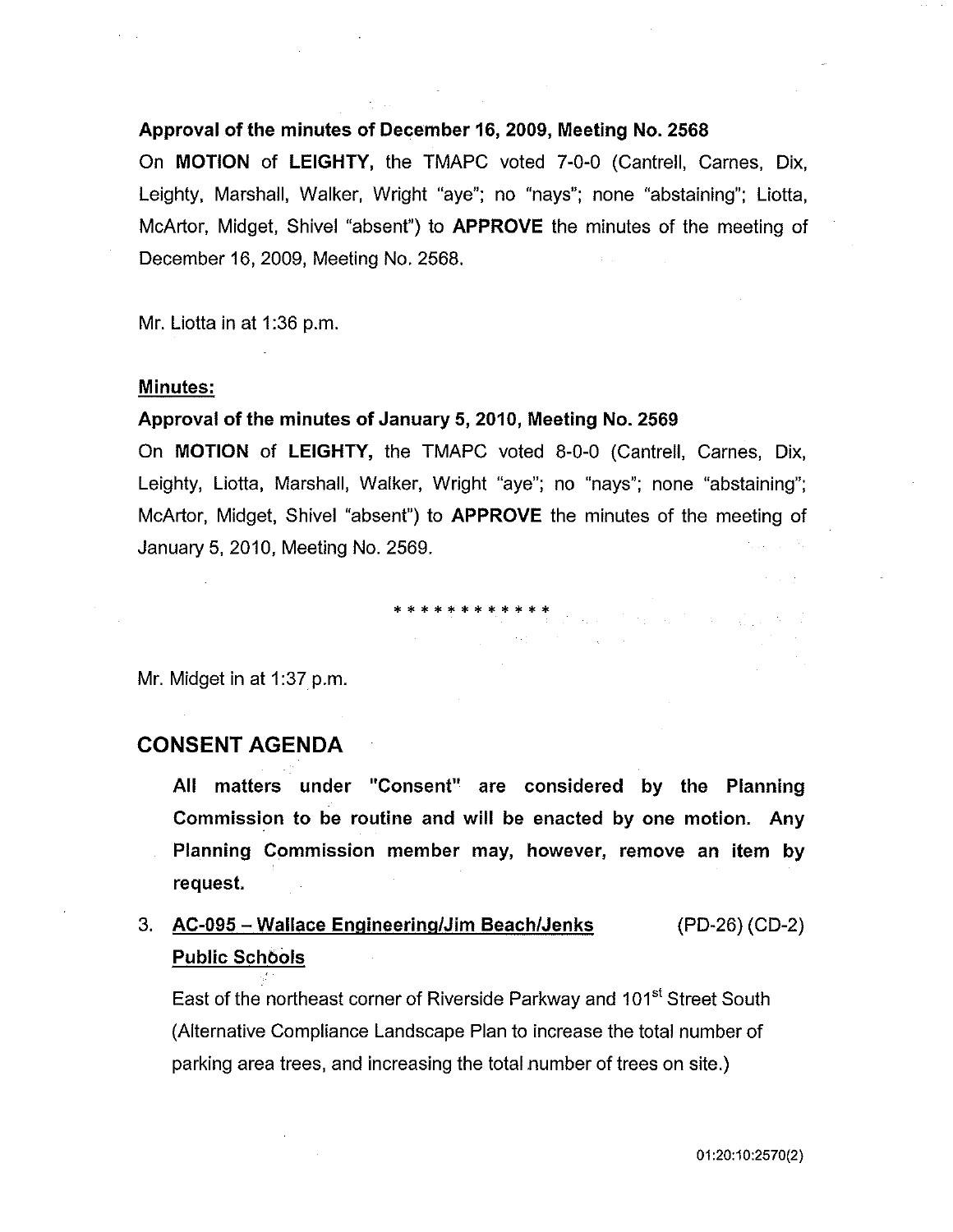### **STAFF RECOMMENDATION:**

The applicant is requesting approval of an alternative compliance landscape plan which will modify a previously approved alternative compliance landscape plan (AC-007; approved by the TMAPC 11/30/96).

The modification of the previously approved plan is triggered by the addition of an outdoor basketball court and fire emergency access lane connecting the northeast parking lot to the basketball court and subsequent parking area to the south of the court. The original alternative compliance plan was approved allowing a portion of the street yard trees to be spread over the site.

Staff concludes that the modified alternative compliance plan continues to meet or exceed the requirements of Chapter 10 of the Code by maintaining the number of street yard trees as required by AC-007; by increasing the total number of parking area trees; and increasing the total number of trees on site.

Therefore, staff recommends **APPROVAL** of AC-095 for Lot 1, Block 1 - Jenk's Grade Center.

**The Planning Commission considered the consent agenda.** 

**There were no interested parties wishing to speak.** 

### **TMAPC Action; 9 members present:**

On **MOTION of LEIGHTY,** TMAPC voted **9-0-0** (Cantrell, Carnes, Dix, Leighty, Liotta, Marshall, Midget, Walker, Wright "aye"; no "nays"; none "abstaining"; McArtor, Shive! "absent") to **APPROVE** the consent agenda Item 3, AC-095 Alternative Compliance Landscape Plan per staff recommendation and revised plan (Exhibits A and B) as presented by staff 1/20/10.

#### \* \* \* \* \* \* \* \* \* \*

01 :20:1 0:2570(3)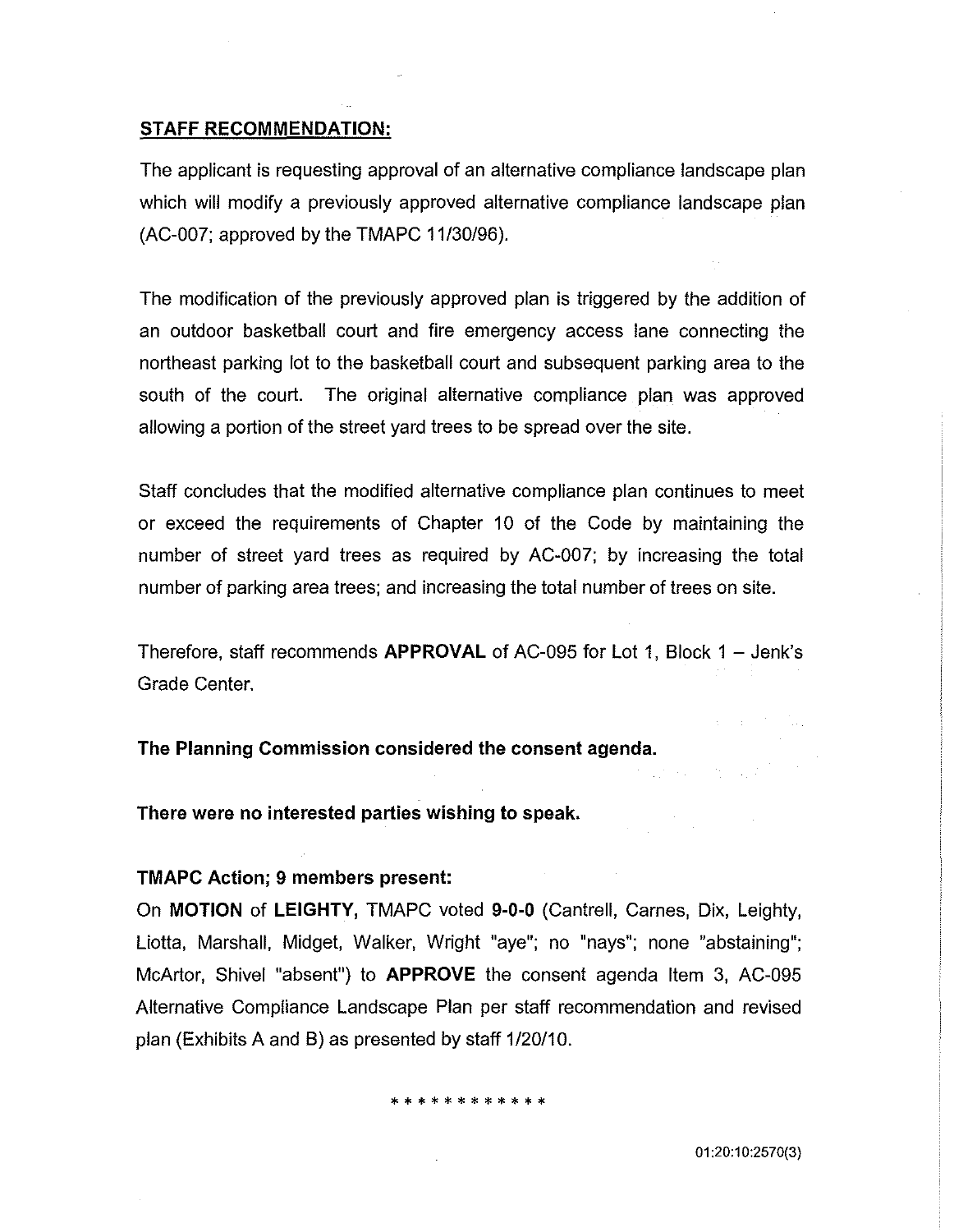## **PUBLIC HEARING**

4. **Jim Norton IV-** (2483) Minor Subdivision Plat (PD 26) (CD 8)

South of Creek Turnpike, East of South Memorial Drive, 8383 East 98<sup>th</sup> **Street** at the process of properties and

### **STAFF RECOMMENDATION:**

This plat consists of one lot, one block, on 2.61 acres.

The following issues were discussed January 7, 2010 at the Technical Advisory Committee (TAC) meeting:

- **1. Zoning:** The property is zoned Planned Unit Development 411-C/CO.
- **2. Streets:** No comment.
- **3. Sewer:** No comment.
- **4. Water:** No comment.
- **5. Storm Drainage:** Section 1C is not the latest standard language.
- **6. Utilities: Telephone, Electric, Gas, Cable, Pipeline, Others:** No comment. a se provincia de la constitución de la companya de la constitución de la constitución de la constitución de l
- **7. Other: Fire:** No comment.

**GIS:** Submit subdivision control data sheet. The west arrow from the Mutual Access Easement document reference note points to the wrong line. Subdivision regulations require the area of each lot to be given in square

superintendent and superint

 $\label{eq:2.1} \left\langle \left\langle \psi_{\alpha} \right\rangle \right\rangle = \left\langle \left\langle \psi_{\alpha} \right\rangle \right\rangle = \left\langle \left\langle \psi_{\alpha} \right\rangle \right\rangle = \left\langle \left\langle \psi_{\alpha} \right\rangle \right\rangle = \left\langle \left\langle \psi_{\alpha} \right\rangle \right\rangle = \left\langle \psi_{\alpha} \right\rangle$ 

 $\label{eq:3.1} \frac{1}{2} \mathbf{1}_{\mathbf{1}} \mathbf{1}_{\mathbf{1}} \mathbf{1}_{\mathbf{1}} \mathbf{1}_{\mathbf{1}} \mathbf{1}_{\mathbf{1}} \mathbf{1}_{\mathbf{1}} \mathbf{1}_{\mathbf{1}} \mathbf{1}_{\mathbf{1}} \mathbf{1}_{\mathbf{1}} \mathbf{1}_{\mathbf{1}} \mathbf{1}_{\mathbf{1}} \mathbf{1}_{\mathbf{1}} \mathbf{1}_{\mathbf{1}} \mathbf{1}_{\mathbf{1}} \mathbf{1}_{\mathbf{1}} \mathbf{1}_{\mathbf{1}} \mathbf{1}_{\mathbf{1}}$ 

the company of the second control of

state of the control of the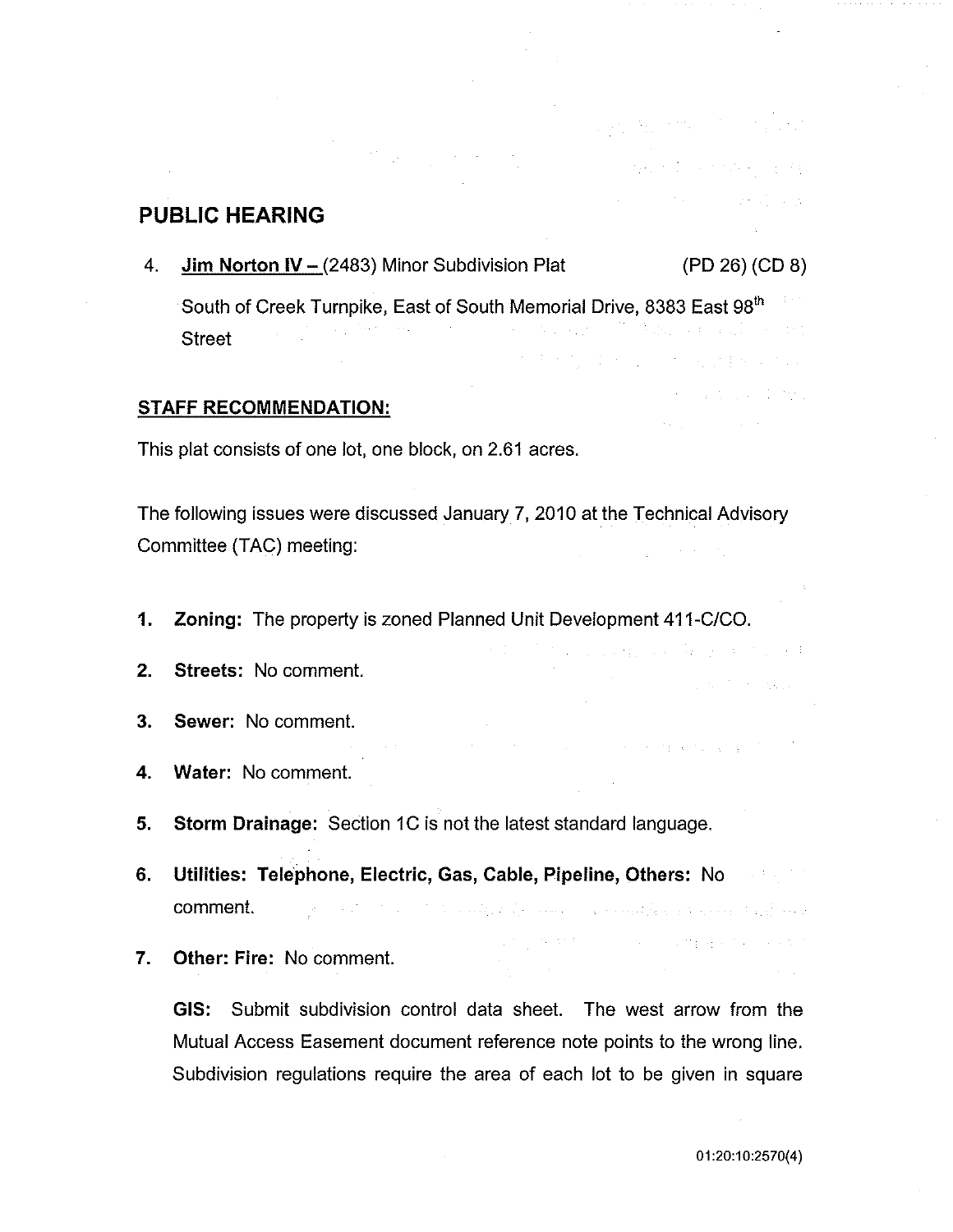feet as well as acres.

Staff recommends **APPROVAL** of the Minor Subdivision plat subject to the TAC comments and the special and standard conditions below.

## **Waivers of Subdivision Regulations:**

1. None requested.

## **Special Conditions:**

1. The concerns of the Public Works Department staff must be taken care of to their satisfaction.  $\mathcal{L}^{\text{max}}$  and  $\mathcal{L}^{\text{max}}$ 

## **Standard Conditions:**

- 1. Utility easements shall meet the approval of the utilities. Coordinate with Subsurface Committee if underground plant is planned. Show additional easements as required. Existing easements shall be tied to or related to property line and/or lot lines.
- 2. Water and sanitary sewer plans shall be approved by the Public Works Department prior to release of final plat. (Include language for W/S facilities in covenants.)
- 3. Pavement or landscape repair within restricted water line, sewer line, or utility easements as a result of water or sewer line or other utility repairs due to breaks and failures shall be borne by the owner(s) of the lot(s).
- 4. Any request for creation of a Sewer Improvement District shall be submitted to the Public Works Department Engineer prior to release of final plat.
- 5. Paving and/or drainage plans (as required) shall be approved by the Public Works Department.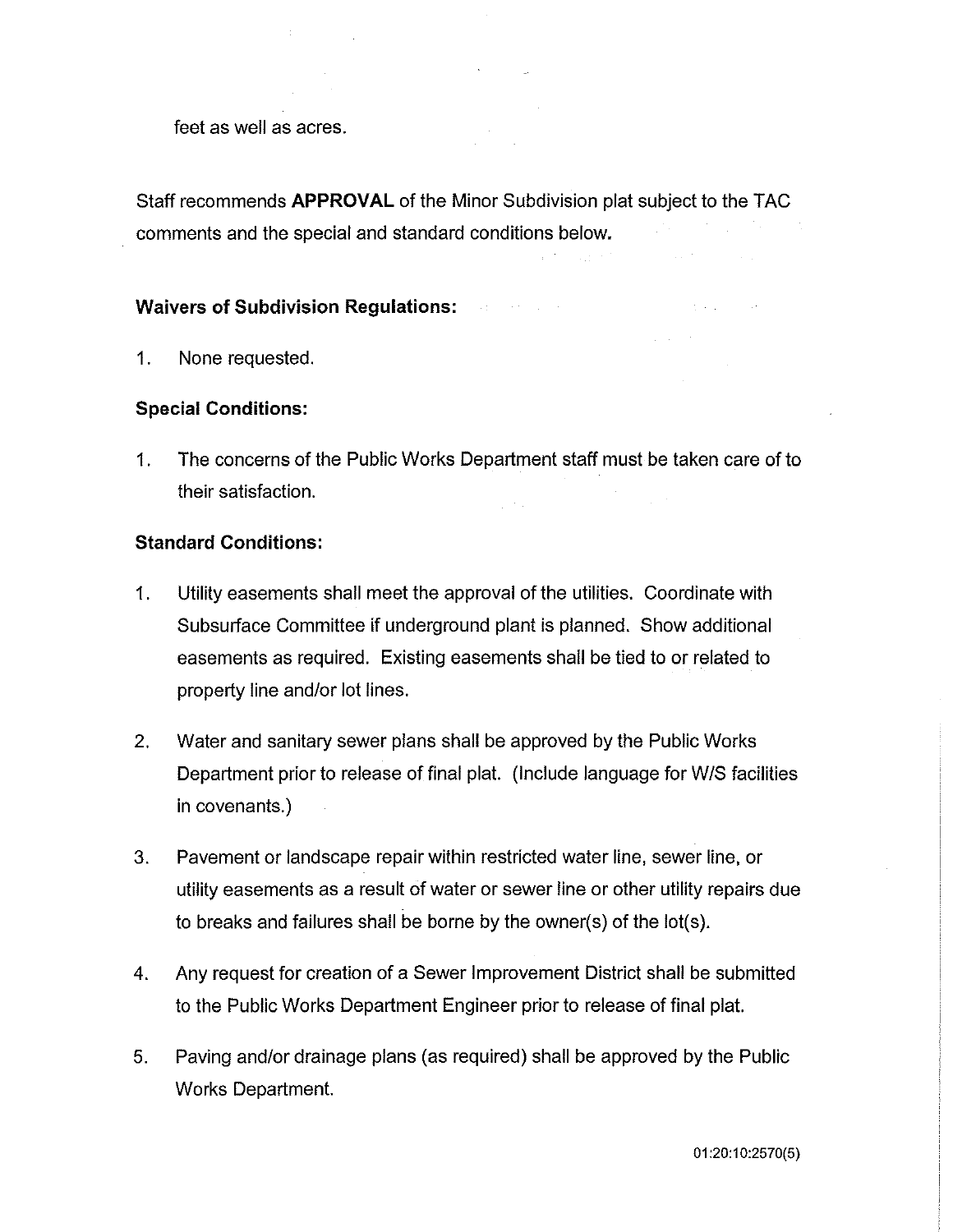- 6. Any request for a Privately Financed Public Improvement (PFPI) shall be submitted to the Public Works Department.
- 7. A topography map shall be submitted for review by TAC (Subdivision Regulations). (Submit with drainage plans as directed.)
- 8. Street names shall be approved by the Public Works Department and shown on plat.
- 9. All curve data, including corner radii, shall be shown on final plat as applicable.
- 10. Bearings, or true N/S, etc., shall be shown on perimeter of land being platted or other bearings as directed by the County Engineer.
- 11. All adjacent streets, intersections and/or widths thereof shall be shown on plat.
- 12. It is recommended that the developer coordinate with the Public Works Department during the early stages of street construction concerning the ordering, purchase and installation of street marker signs. (Advisory, not a condition for plat release.)
- 13. It is recommended that the applicant and/or his engineer or developer coordinate with the Tulsa City/County Health Department for solid waste disposal, particularly during the construction phase and/or clearing of the project. Burning of solid waste is prohibited.
- 14. The method of sewage disposal and plans therefor shall be approved by the City/County Health Department. [Percolation tests (if applicable) are required prior to preliminary approval of plat.]
- 15. The owner(s) shall provide the following information on sewage disposal system if it is to be privately operated on each lot: type, size and general

01 :20:10:2570(6)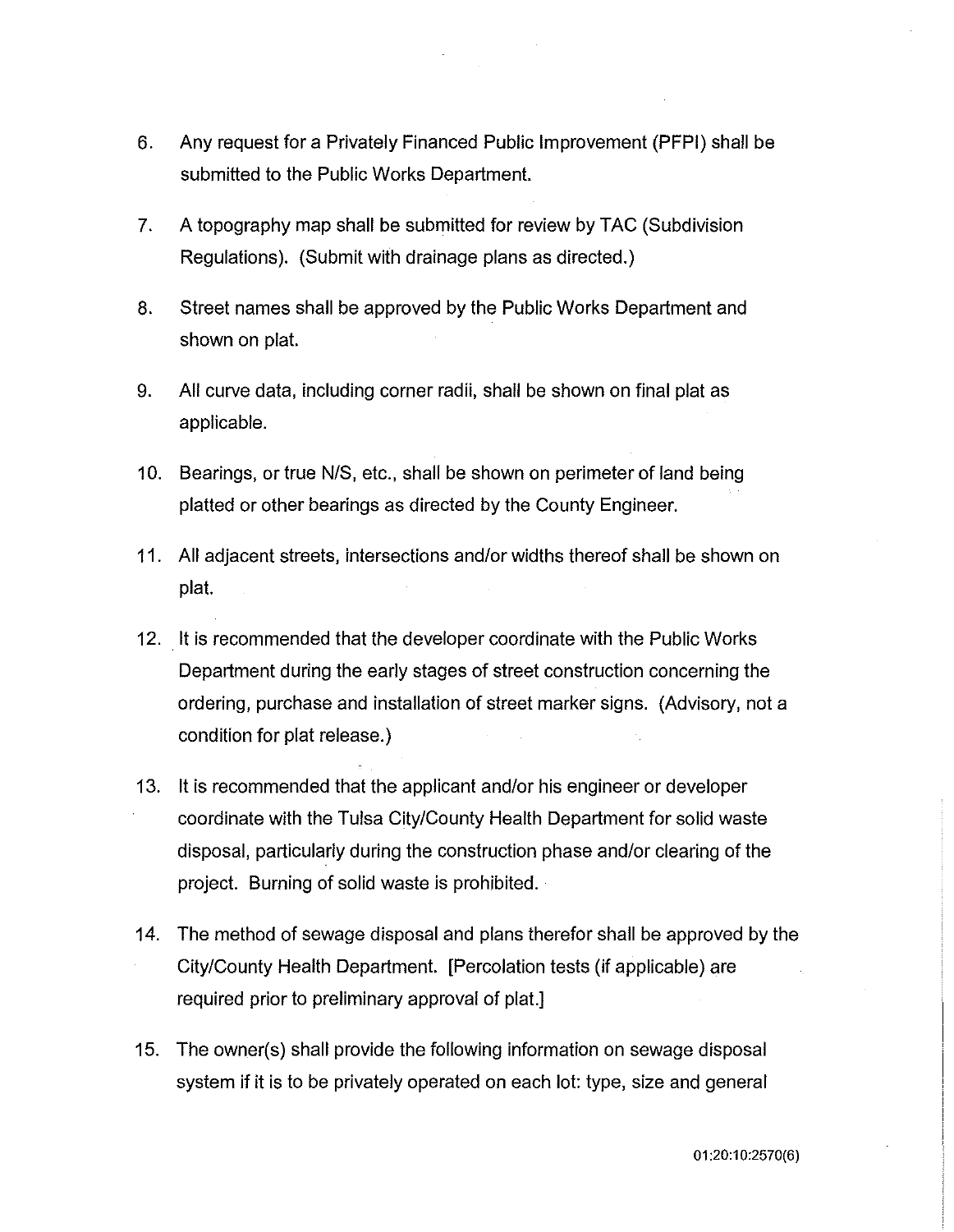location. (This information to be included in restrictive covenants on plat.)

- 16. The method of water supply and plans therefor shall be approved by the City/County Health Department.
- 17. All lots, streets, building lines, easements, etc., shall be completely dimensioned.
- 18. The key or location map shall be complete.
- 19. A Corporation Commission letter, Certificate of Non-Development, or other records as may be on file, shall be provided concerning any oil and/or gas wells before plat is released. (A building line shall be shown on plat on any wells not officially plugged. If plugged, provide plugging records.)
- 20. A "Letter of Assurance" regarding installation of improvements shall be provided prior to release of final plat. (Including documents required under 3.6.5 Subdivision Regulations.)
- 21. Applicant is advised of his responsibility to contact the U.S. Army Corps of Engineers regarding Section 404 of the Clean Waters Act.
- 22. All other Subdivision Regulations shall be met prior to release of final plat.
- 23. All PUD standards and conditions shall be included in the covenants of the plat and adequate mechanisms established to assure initial and continued compliance with the standards and conditions.
- 24. Private streets shall be built to City or County standards (depending upon the jurisdiction in which the plat is located) and inspected and accepted by same prior to issuance of any building permits in the subdivision.

**There were no interested parties wishing to speak.** 

**The applicant indicated his agreement with staff's recommendation.**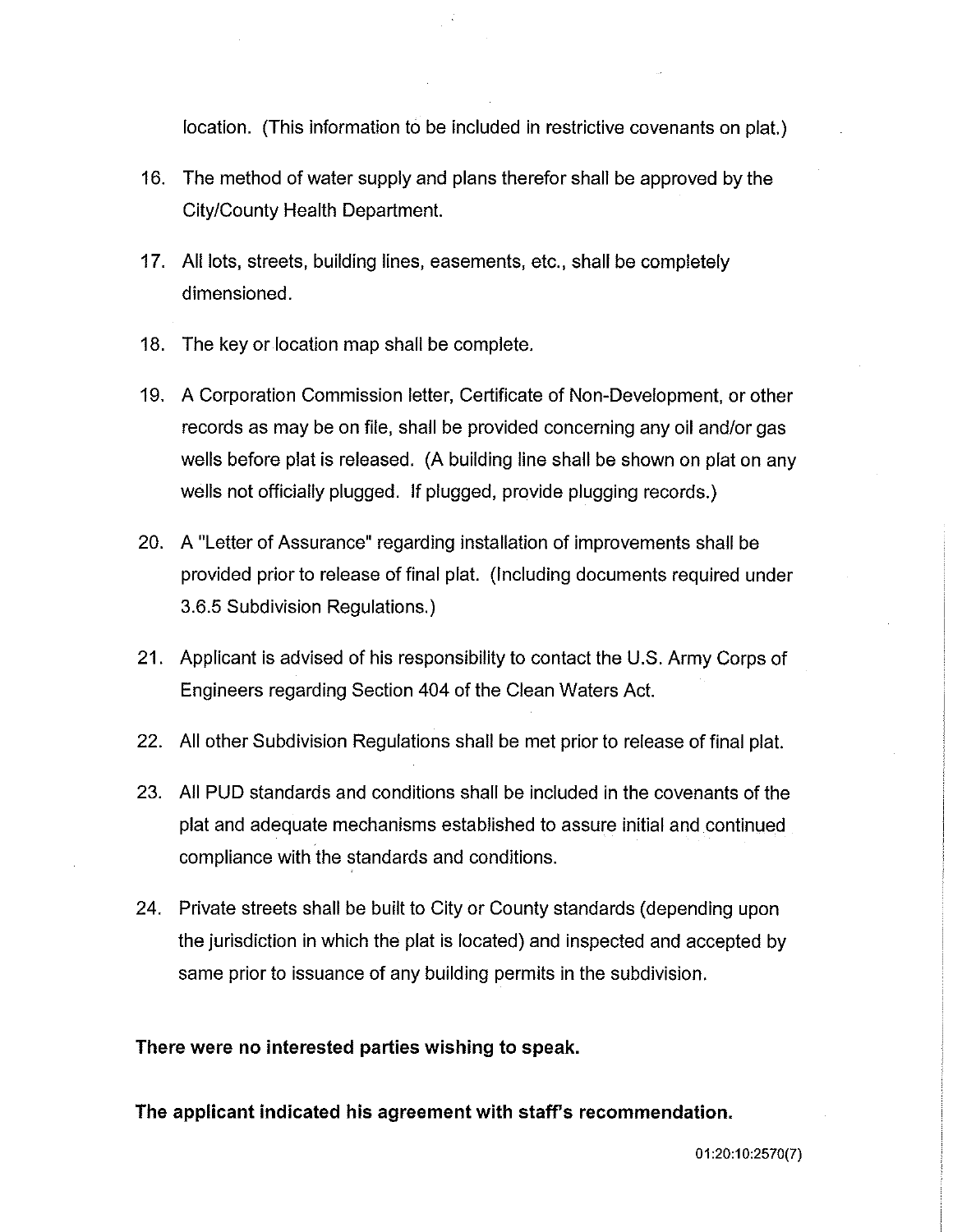## **TMAPC Action; 9 members present:**

On **MOTION of WRIGHT,** TMAPC voted **9-0-0** (Cantrell, Carnes, Dix, Leighty, Liotta, Marshall, Midget, Walker, Wright "aye"; no "nays"; none "abstaining"; McArtor, Shivel "absent") to **APPROVE** minor subdivision plat for Jim Norton IV, subject to special conditions and standard conditions per staff recommendation.

## \* \* \* \* \* \* \* \* \* \* \* \*

The control of the company of the

 $\label{eq:2.1} \left\langle \left\langle \mathbf{r}_{\mathrm{eff}}\right\rangle \right\rangle _{L}=\left\langle \left\langle \mathbf{r}_{\mathrm{eff}}\right\rangle \right\rangle _{L}=\left\langle \left\langle \mathbf{r}_{\mathrm{eff}}\right\rangle \right\rangle _{L}=\left\langle \mathbf{r}_{\mathrm{eff}}\right\rangle _{L}=\left\langle \mathbf{r}_{\mathrm{eff}}\right\rangle _{L}$ 

第四章 经财产资产

5. **River Oaks Park** - (8307) Minor Subdivision Plat (PD 18A) (CD 2) Northeast corner of South Riverside Drive and East 75<sup>th</sup> Place South (Request continuance to 2/2/10 for further Technical Advisory Committee Review)  $\mathcal{L}(\mathcal{F})$  and  $\mathcal{L}(\mathcal{F})$  is the following of the  $\mathcal{L}(\mathcal{F})$ 

### **STAFF RECOMMENDATION:**

There is a request to continue this case to February 2, 2010 for further Technical Advisory Committee review.

**There were no interested parties wishing to speak.** 

### **TMAPC Action; 9 members present:**

On **MOTION of CARNES,** TMAPC voted **9-0-0** (Cantrell, Carnes, Dix, Leighty, Liotta, Marshall, Midget, Walker, Wright "aye"; no "nays"; none "abstaining"; McArtor, Shivel "absent") to **CONTINUE** the minor subdivision plat for River Oaks Park to February 2, 2010.

\* \* \* \* \* \* \* \* \* \* \*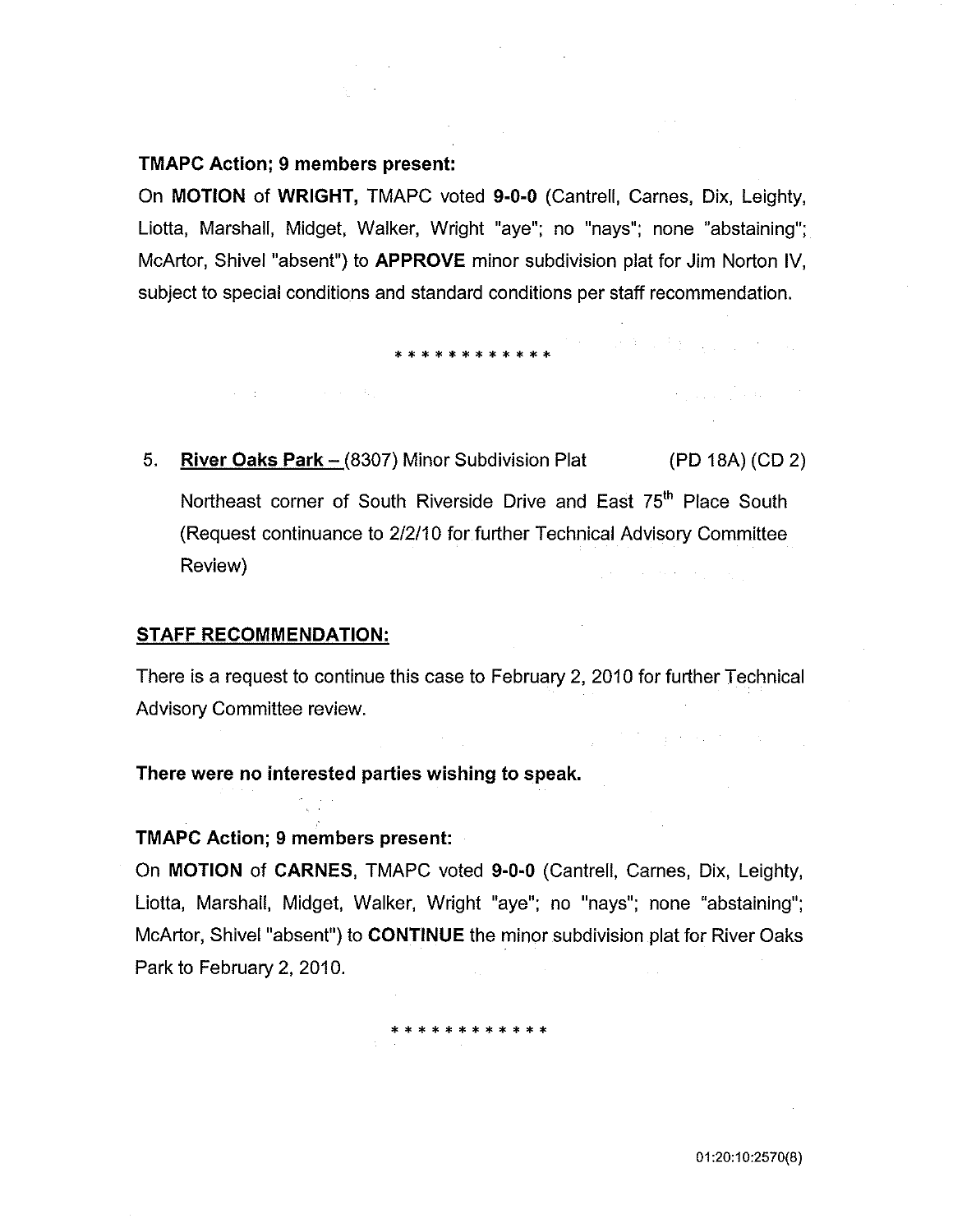# **OTHER BUSINESS:**

# **Commissioners' Comments**

Ms. Cantrell wished a belated Happy Birthday to Mr. Leighty and a Happy Birthday to Mr. Liotta.

 $\sim 10^{11}$  km

\* \* \* \* \* \* \* \* \* \* \* \*

There being no further business, the Chair declared the meeting adjourned at 1:40 p.m.

Date Approved:

Chairman

ATTEST: Comma G Wall

**Secretary** 

01 :20:1 0:2570(9)